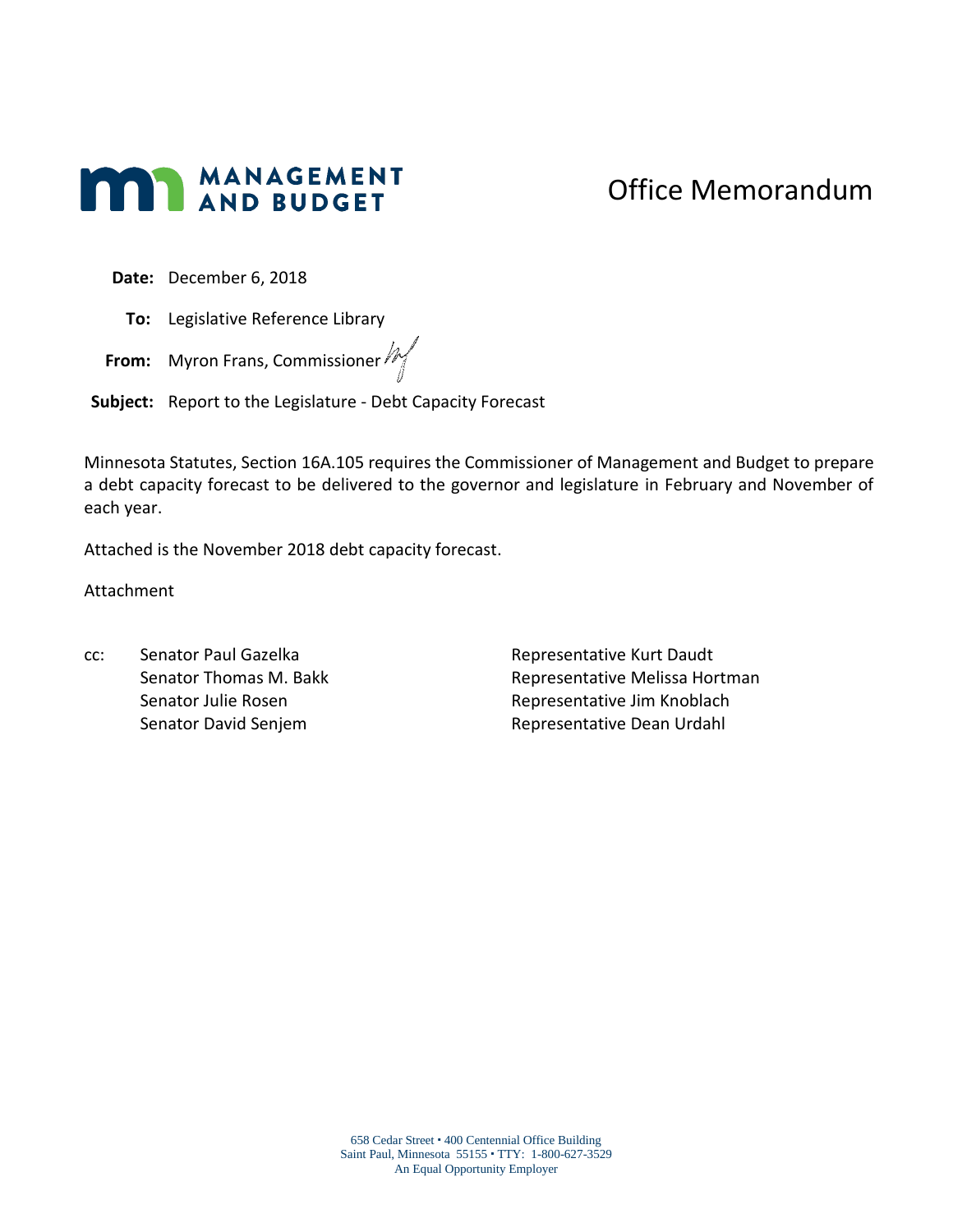### **Minnesota Management and Budget Debt Capacity Forecast November 2018**

#### **Introduction**

Minnesota Statutes, Section 16A.105 requires the Commissioner of Management and Budget ("MMB") to prepare a debt capacity forecast to be delivered to the governor and legislature in February and November of each year.

#### **Statement of Indebtedness**

The statement of indebtedness describes the amount of debt we are currently obligated to repay. As of November 30, 2018, the state of Minnesota has outstanding principal totaling \$7,808,565,000, which includes \$6,305,475,000 in outstanding principal for general obligation bonds (both various purpose and trunk highway bonds) and \$1,503,090,000 in outstanding principal for other tax-supported obligations. Please see the attached Exhibit 1 for more detail about these obligations.

The state has no general obligation short-term notes outstanding.

#### **Debt Service Costs**

The details of the actual and forecasted debt service costs for all of the state's tax-supported debt are provided in the following table. For the purpose of this forecast, the assumption for future capital budgets for various purpose general obligation bonds is \$755 million in the evennumbered years and \$265 million in the odd-numbered years. For trunk highway bonds, the forecast amounts for existing bond authorizations have been prepared based upon information provided by the Department of Transportation and do not assume any additional bond authorizations. The column entitled "Other Tax-Supported Bonds" reflects the actual debt service obligations in each fiscal year for the non-general obligation debt identified in Exhibit 1; it does not reflect the total amount appropriated in each fiscal year for such obligations. The estimate for interest rates used for future bond issues is derived from the IHS Markit ("IHS") data used to develop the November 2018 Budget and Economic Forecast.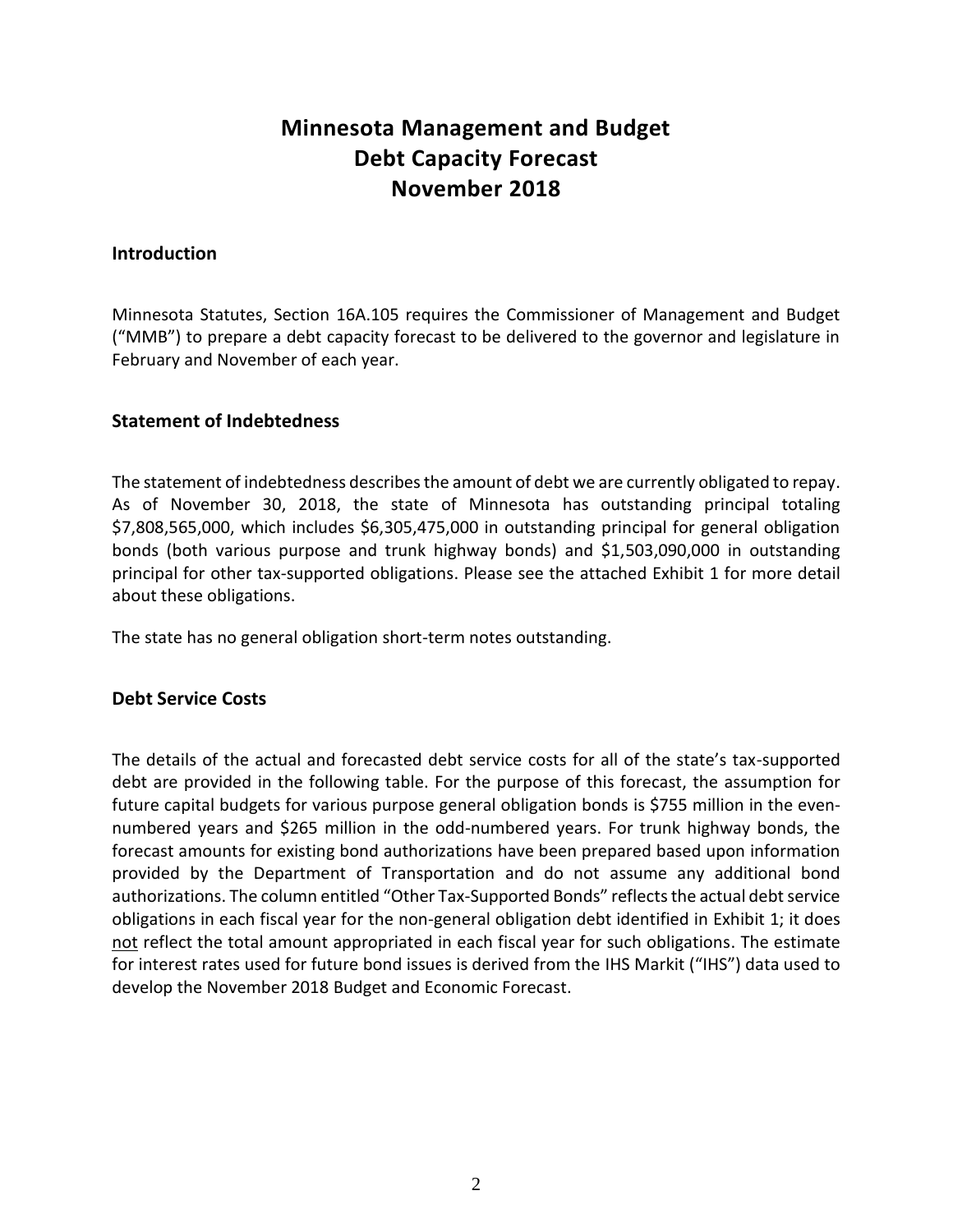## **Annual Debt Service Costs**

#### **(\$ in Thousands)**

| <b>General Obligation Bonds</b> |                        |                      |           |                        |             |
|---------------------------------|------------------------|----------------------|-----------|------------------------|-------------|
|                                 |                        | <b>Trunk Highway</b> |           | <b>Other Tax</b>       |             |
| <b>Fiscal Year</b>              | <b>Various Purpose</b> | <b>Fund</b>          | Subtotal  | <b>Supported Bonds</b> | Total       |
| 2008 actual                     | \$409,426              | \$52,170             | \$461,596 | \$17,999               | \$479,595   |
| 2009 actual                     | \$452,978              | \$59,542             | \$512,520 | \$24,259               | \$536,779   |
| 2010 actual                     | \$429,123              | \$70,542             | \$499,665 | \$27,640               | \$527,305   |
| 2011 actual                     | \$398,799              | \$45,225             | \$444,024 | \$30,393               | \$474,417   |
| 2012 actual                     | \$190,799              | \$72,601             | \$263,400 | \$38,194               | \$301,594   |
| 2013 actual                     | \$222,584              | \$120,305            | \$342,889 | \$49,236               | \$392,125   |
| 2014 actual                     | \$619,935              | \$136,488            | \$756,423 | \$97,492               | \$853,915   |
| 2015 actual                     | \$623,060              | \$154,593            | \$777,653 | \$147,149              | \$924,802   |
| 2016 actual                     | \$609,285              | \$180,725            | \$790,010 | \$148,484              | \$938,494   |
| 2017 actual                     | \$529,215              | \$193,539            | \$722,754 | \$150,838              | \$873,593   |
| 2018 actual                     | \$563,123              | \$211,009            | \$774,133 | \$150,439              | \$924,572   |
| 2019 forecast                   | \$549,785              | \$214,903            | \$764,688 | \$150,675              | \$915,363   |
| 2020 forecast                   | \$584,773              | \$227,919            | \$812,691 | \$144,325              | \$957,016   |
| 2021 forecast                   | \$614,437              | \$242,259            | \$856,696 | \$142,511              | \$999,207   |
| 2022 forecast                   | \$639,147              | \$257,751            | \$896,898 | \$142,423              | \$1,039,321 |
| 2023 forecast                   | \$619,201              | \$271,833            | \$891,034 | \$140,990              | \$1,032,024 |
| 2024 forecast                   | \$624,390              | \$275,529            | \$899,919 | \$141,111              | \$1,041,030 |
| 2025 forecast                   | \$634,602              | \$275,334            | \$909,936 | \$141,393              | \$1,051,329 |

*\*Totals may not add due to rounding.*

#### **Debt Authorized and Unissued**

As of November 30, 2018, the state has authorized but not yet issued (sold) general obligation bonds for various purposes and trunk highway purposes totaling \$2,737,492,200. In addition to the general obligation bonds, the state has authorized appropriation bonds that have not been sold. The 2014, 2015, 2017 and 2018 Legislatures authorized the sale of \$225 million of state appropriation bonds by the Housing Finance Agency to finance a housing infrastructure bonding program, of which \$99.7 million remains unissued as of November 2018. The 2015 and 2017 Legislatures also authorized \$22.5 million of state appropriation bonds for the Lewis and Clark Regional Water System project, of which \$3.5 million remains unissued as of November 2018. The 2012 Legislature authorized \$10 million in state appropriation bonds to finance the pay for performance bond program, which bonds remain unissued. The total amount of authorized and unissued tax-supported obligations is \$2,850,717,200. All other currently authorized taxsupported obligations have been issued.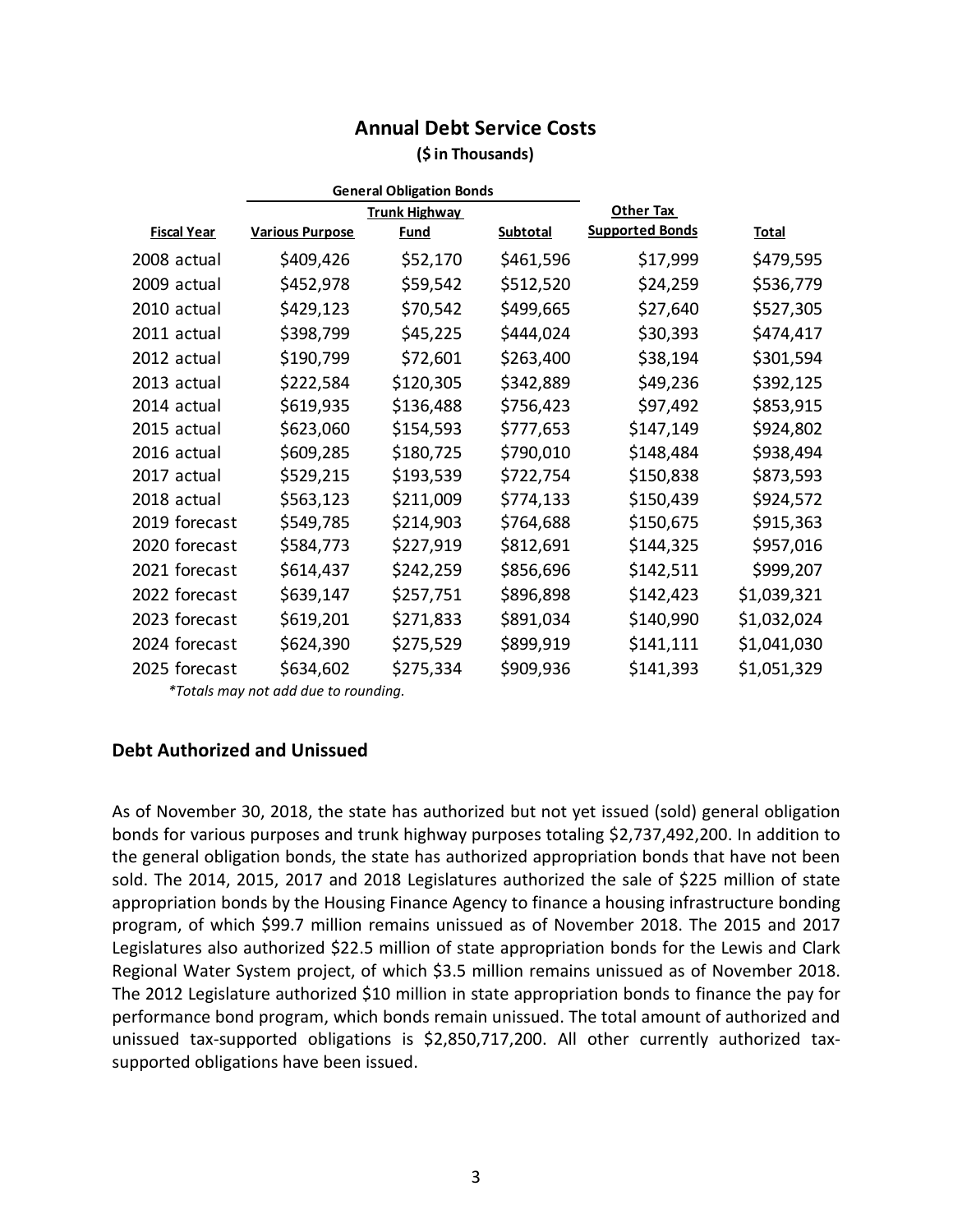#### **Managing State Debt Capacity**

MMB adopted Capital Investment Guidelines in December 2009, to measure and track the debt of the state. Debt or capital investment guidelines are used to assist in decision making, communicate policy goals, provide recommendations for the structure of debt issues, and demonstrate a commitment to long-term capital and financial planning. MMB's guidelines are intended to:

- Be consistent with measures used by the credit rating agencies and foster direct comparisons with the debt burdens of other states;
- Be comprehensive to ensure all kinds of tax-supported debt obligations are recognized; and
- Continue Minnesota's conservative financial management practices.

Adherence to a debt management policy signals to rating agencies and the capital markets that a government is well managed and therefore is likely to meet its debt obligations in a timely manner. The Capital Investment Guidelines are:

- 1. Total tax-supported principal outstanding shall be 3.25% or less of total state personal income.
- 2. Total amount of principal (both issued, and authorized but unissued) for state general obligations, state moral obligations, equipment capital leases, and real estate capital leases are not to exceed 6% of state personal income.
- 3. 40% of general obligation debt shall be due within five years and 70% within ten years, if consistent with the useful life of the financed assets and/or market conditions.

The first two guidelines help to determine our capacity for additional debt. Both guidelines compare the state's debt<sup>1</sup> to the state's personal income. The first comparison is what the state owes, based on the amount of debt we have sold. The second comparison is what the state would owe if all the debt that has been authorized were sold. The third guideline helps determine how well we manage how quickly we pay off our general obligation debt.

#### **Debt Capacity Guideline #1**

 $\overline{a}$ 

Guideline #1 compares the total amount of debt the state has sold and currently owes to the state's personal income. Each bonding bill authorizes MMB to sell bonds and use the proceeds for the projects identified in the bill. For any given bond authorization, we typically sell bonds over a period of years to make the funds available for the projects when needed, and not sooner. For example, if \$265 million were authorized in 2019, we assume we would sell \$53 million of

 $1$  "State debt" refers to tax-supported debt and includes state general obligation debt (both various purpose and trunk highway), certificates of participation and lease revenue bonds, state issued appropriation bonds, and other issuer bonds supported by a state appropriation.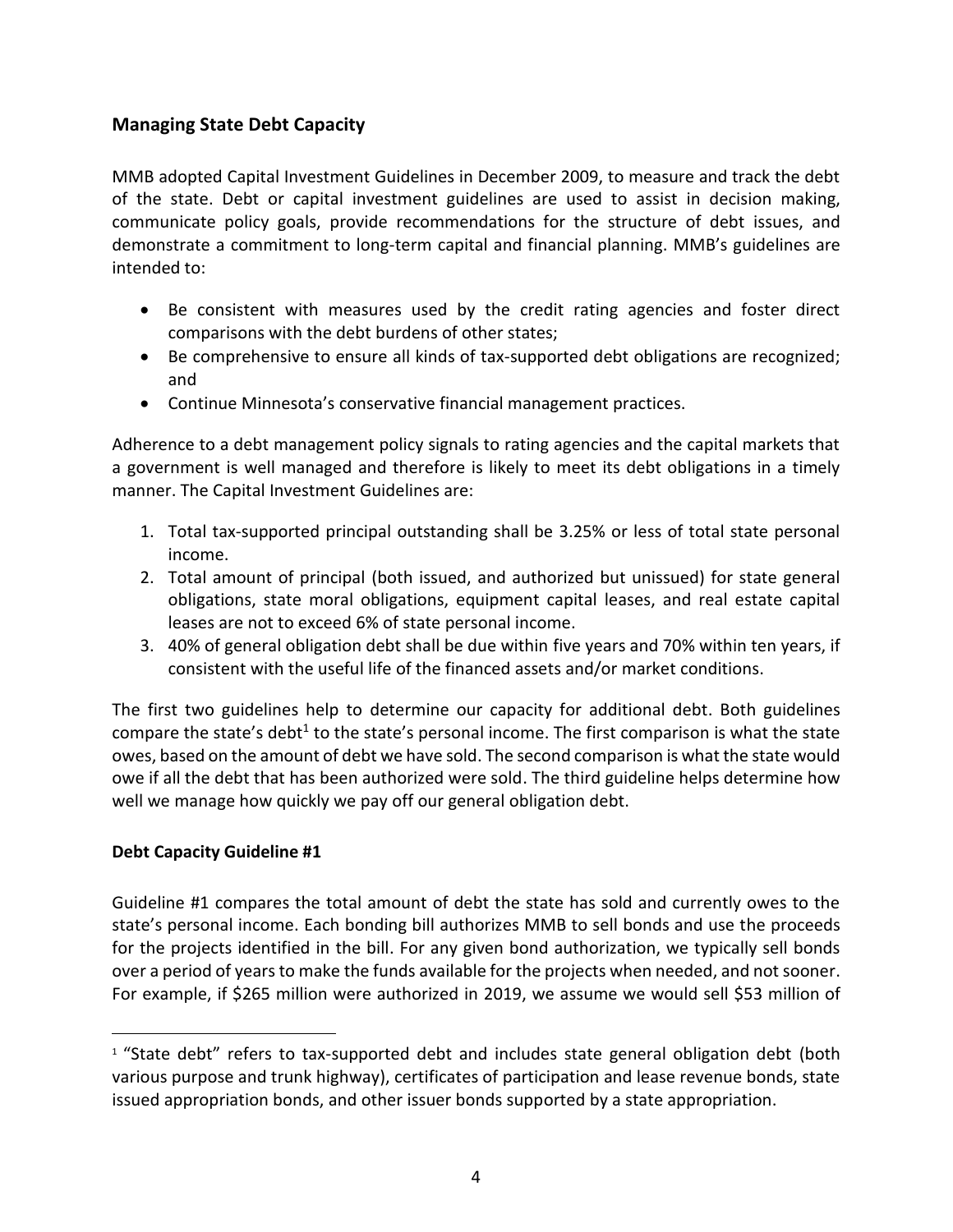bonds in 2019, an additional \$145 million in 2020, and the remainder in the following years. It may be five years or more before the total amount authorized in each bonding bill is actually sold.

Our measure for Guideline #1 is that the amount of debt sold and currently owed does not exceed 3.25% of personal income. The state is currently within Guideline #1.

| Tax-supported principal sold                                   | \$7.809 billion   |  |  |
|----------------------------------------------------------------|-------------------|--|--|
| FY 2019 state personal income estimate - IHS forecast          | \$324.508 billion |  |  |
| As a percent of state personal income, not to exceed 3.25%     | 2.41%             |  |  |
| Estimate of maximum amount of tax-supported debt that could be |                   |  |  |
| sold today before exceeding Guideline #1*                      | \$2.738 billion*  |  |  |

\*Bonds authorized are typically not sold all at once; they are sold over several years.

#### **Debt Capacity Guideline #2**

Guideline #2 compares the total amount of authorized state debt, including state moral obligations and equipment capital leases, to personal income. This guideline differs from the first guideline in that it includes all authorized state debt, whether it has been sold or not, and it also captures state moral obligations and equipment capital leases.

Our measure for Guideline #2 is that total debt authorized does not exceed 6% of personal income. The state is currently within Guideline #2.

| Total principal sold plus authorized and not yet sold     | \$12.380 billion  |  |  |  |
|-----------------------------------------------------------|-------------------|--|--|--|
| FY 2019 state personal income estimate – IHS forecast     | \$324.508 billion |  |  |  |
| As a percent of state personal income, not to exceed 6.0% | 3.82%             |  |  |  |
| Estimated maximum amount of additional tax-supported debt |                   |  |  |  |
| that could be authorized before exceeding Guideline #2    | \$7.090 billion   |  |  |  |

#### **Debt Capacity Guideline #3**

Guideline #3 evaluates how quickly we pay off our general obligation bonds. Our goal is that no less than 40% of our general obligation debt is paid within five years and no less than 70% within ten years. MMB structures general obligation debt to comply with this guideline.

Of the state's general obligation bonds outstanding on June 30, 2018, 42.1 percent were scheduled to mature within five years and 73.3 percent were scheduled to mature with ten years. Furthermore, of the state's general obligation bonds expected to be outstanding on June 30, 2019, 42.1 percent are scheduled to mature within five years and 73.6 percent are scheduled to mature with ten years. The state is currently within Guideline #3.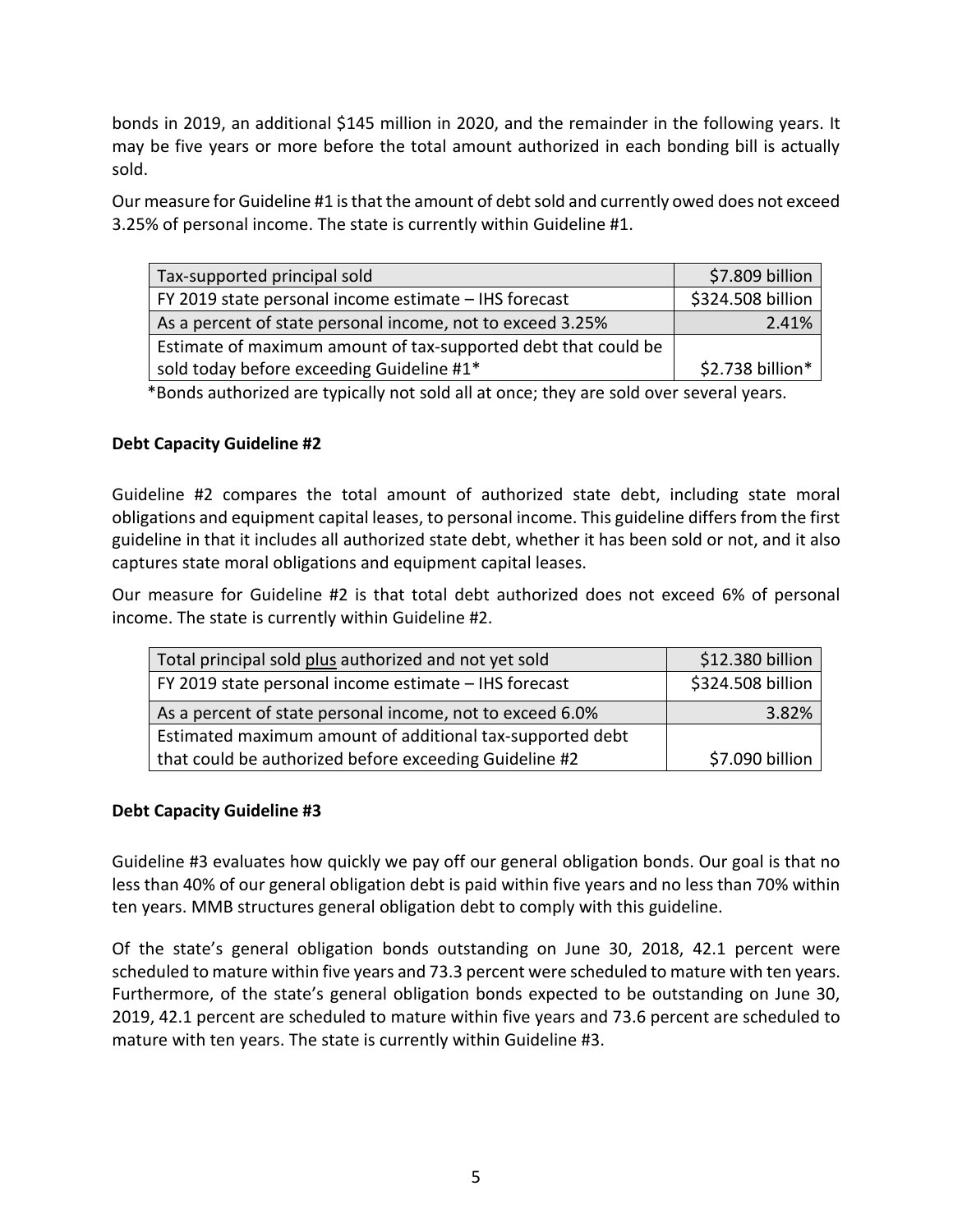#### **Maximum Debt Capacity under Current Guidelines**

The maximum debt capacity refers to the amount of additional debt that could be authorized each legislative session without exceeding our debt guidelines. This information can be used to answer the question of how big a bonding bill *could* be, but does not suggest how big a bonding bill *should* be. The table below shows the maximum annual new debt authorizations until the limit in either Guideline #1 or Guideline #2 is reached. Our calculations assume that the maximum amount of state debt would be authorized. The table also shows the additional general fund debt service costs resulting from the maximum authorizations.

|                                                                         |                  | FY                                            | FY          | FY          | FY    | FY    |
|-------------------------------------------------------------------------|------------------|-----------------------------------------------|-------------|-------------|-------|-------|
| <b>Dollars in millions</b>                                              | 2019             | 2020                                          | 2021        | 2022        | 2023  | 2024  |
| <b>Bonding Bill Assumed in Nov '18 Forecast</b>                         | S <sub>265</sub> | \$755                                         | \$265       | \$755       | \$265 | \$755 |
| <b>Maximum New Debt Authorizations Within Debt</b><br><b>Guidelines</b> |                  | \$3,475 \$1,550 \$620 \$1,725 \$1,650 \$1,300 |             |             |       |       |
| <b>Impact on Guideline #1</b>                                           |                  | 2.41% 2.57% 3.03% 3.25% 3.25% 3.24%           |             |             |       |       |
| <b>Impact on Guideline #2</b>                                           | 3.82%            | 4.51%                                         |             | 4.55% 4.34% | 4.41% | 4.42% |
| <b>Additional Debt Service Required</b>                                 | S <sub>0</sub>   | S <sub>69</sub>                               | <b>S265</b> | \$325       | \$369 | \$417 |

It is IMPORTANT to note that:

- 1. The amounts listed in the "Maximum New Debt Authorizations" line could be allocated among any of the following types of debt: various purpose general obligation bonds, trunk highway general obligation bonds, state general fund appropriation bonds, certificates of participation and real estate and equipment capital leases.
- 2. The assumptions for personal income are based on the November 2018 Forecast information provided by IHS. Changes to personal income in subsequent forecasts will change the estimated capacity of both Guidelines #1 and #2.